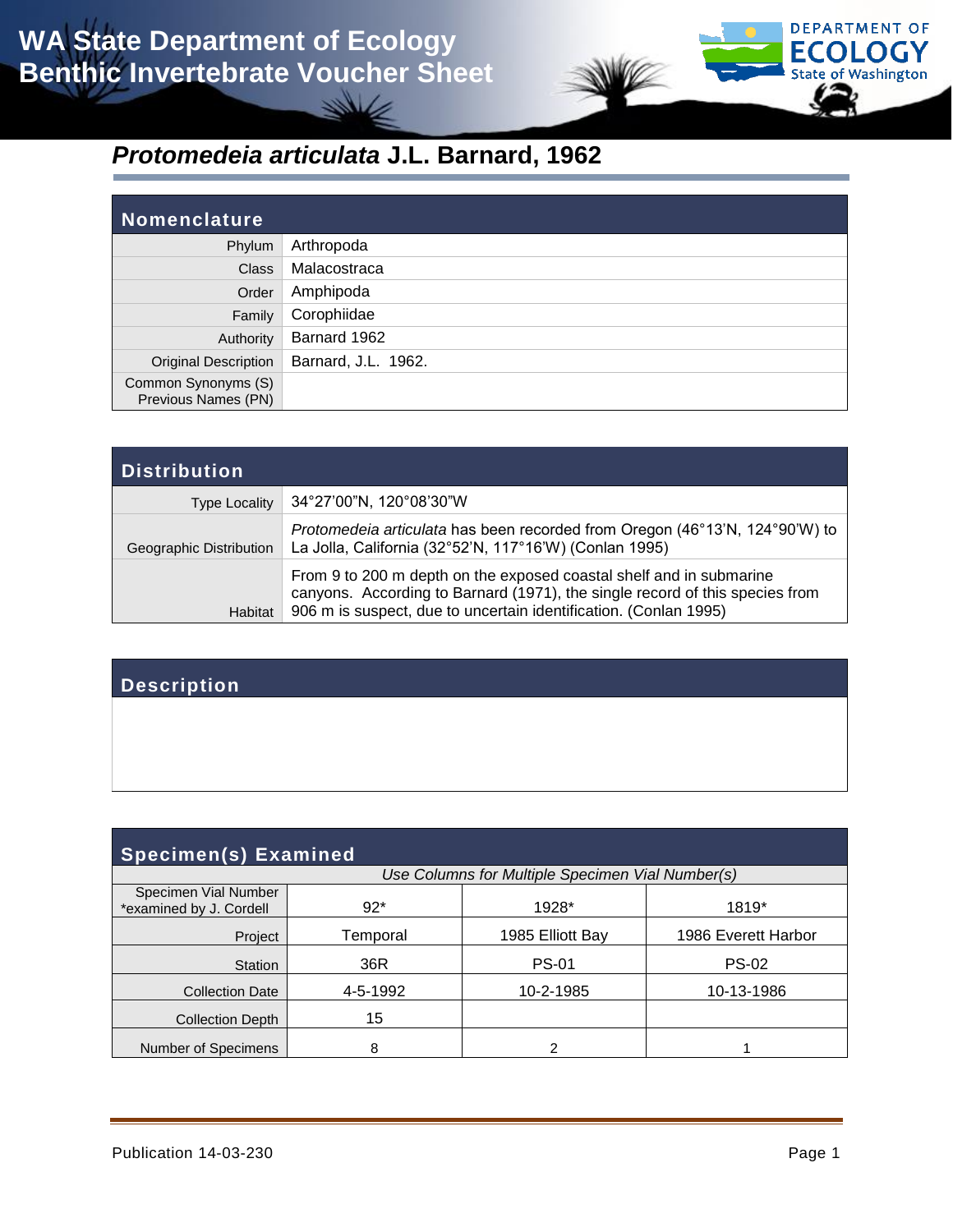## *Protomedeia articulata*

| <b>Diagnostic Characteristics</b>                                                                                                                           |                      |                                      |  |  |  |
|-------------------------------------------------------------------------------------------------------------------------------------------------------------|----------------------|--------------------------------------|--|--|--|
| <b>Diagnostic Characteristics</b>                                                                                                                           | Photo, Illustrations | Photo,<br><b>Illustration Credit</b> |  |  |  |
| Uropod 3, both sexes, inner ramus<br>about 2/3 length of outer ramus; outer<br>ramus terminating in spines.                                                 |                      | Conlan 1983,<br>p. 28 (fig. 12)      |  |  |  |
| Adult male gnathopod 1, carpus and<br>propodus nearly equal in length; adult<br>male gnathopod 2, propodus, posterior<br>margin not toothed, dactyl curved. | đ<br>S GN2           | Conlan 1983,<br>p. 28 (fig. 12)      |  |  |  |

| <b>Related Species and Characteristic Differences</b> |                                                                                                                                                         |  |  |
|-------------------------------------------------------|---------------------------------------------------------------------------------------------------------------------------------------------------------|--|--|
| <b>Species Name</b>                                   | Diagnostic Characteristics                                                                                                                              |  |  |
| Protomedeia prudens                                   | Adult male gnathopod 1, carpus quarter longer than propodus. Adult male<br>gnathopod 2, propodus, posterior margin toothed, dactyl straight or sinuous. |  |  |

#### **Comments**

J. Cordell: *Protomedeia articulata* has not been reliably reported from Puget Sound. The three Ecology reference vials listed above contain what are probably females and immature males of *P. prudens*. Note that Conlan (1995) states that "unfortunately juveniles and adult females of the two species are difficult to distinguish". Illustrations of the second gnathopods of adult male *P. articulata* and immature male *P. prudens* in Conlan (1983) are very similar (see below). Also, the inner ramus of the third uropod in the voucher specimens is longer than what is illustrated for *P. articulata*. In samples in which there are no